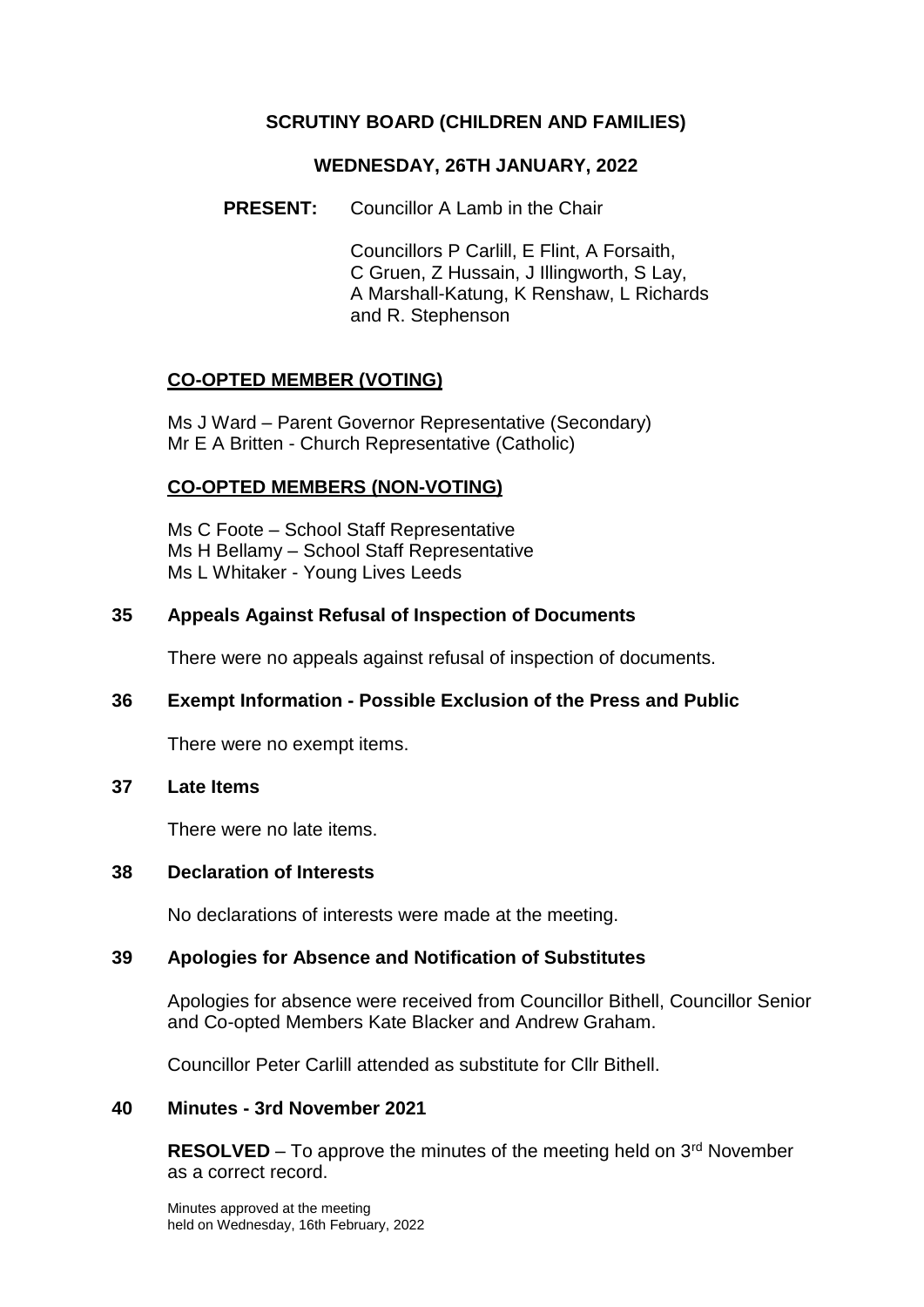# **41 Ofsted Focused Visit Improvement Plan**

The Director of Children and Families submitted a report to further update the Board on the implementation of the Improvement Plan that was put in place in response to the recommendations stemming from the Ofsted Focused Visit to Leeds back in July 2021.

Present at the meeting for this item were:

- Councillor Jonathan Pryor Executive Member for Economy, Culture and Education
- Councillor Fiona Venner Executive Member for Adult and Children's Social Care and Health Partnerships
- Sal Tarig Director of Children and Families
- Julie Longworth Deputy Director of Children and Families
- Ruth Terry Chief Officer Social Work

The Executive Member for Adult and Children's Social Care and Health Partnerships gave a brief introduction, acknowledging that the Scrutiny Board had previously requested to be kept regularly updated on the implementation plan.

The Director of Children and Families also introduced the report and highlighted the following points:

- That the Inspectors had found no areas of serious weakness but highlighted three areas for improved practice, as set out in paragraph 3 of the submitted report. These are addressed in the action plan and referenced as recommendations A, B and C.
- In response to recommendation A around the consistency and quality of assessments, it was highlighted that the training and development offer for social workers and social work managers had been reviewed and enhanced by a programme of learning, focusing on assessment skills, report writing and decision making. A new action learning programme has been developed to support consistency in audit, supervision and planning. The service has also commissioned Professor David Shemmings to undertake sessions based around new ideas on decision making for social work leaders and practitioners; producing analytical reports and records; and new insights for practitioners on assessments and decision making.
- In response to Recommendation B around the quality and impact of management oversight and supervision, an action plan has been established at Duty and Advice which ensures all contacts to the front door are reviewed if they do not have an outcome recorded within 24 hours. All decisions will be recorded immediately by team managers and compliance with this requirement is monitored by the service delivery manager for Duty and Advice.
- In response to Recommendation C around the quality and independence of audits, the social care quality assurance framework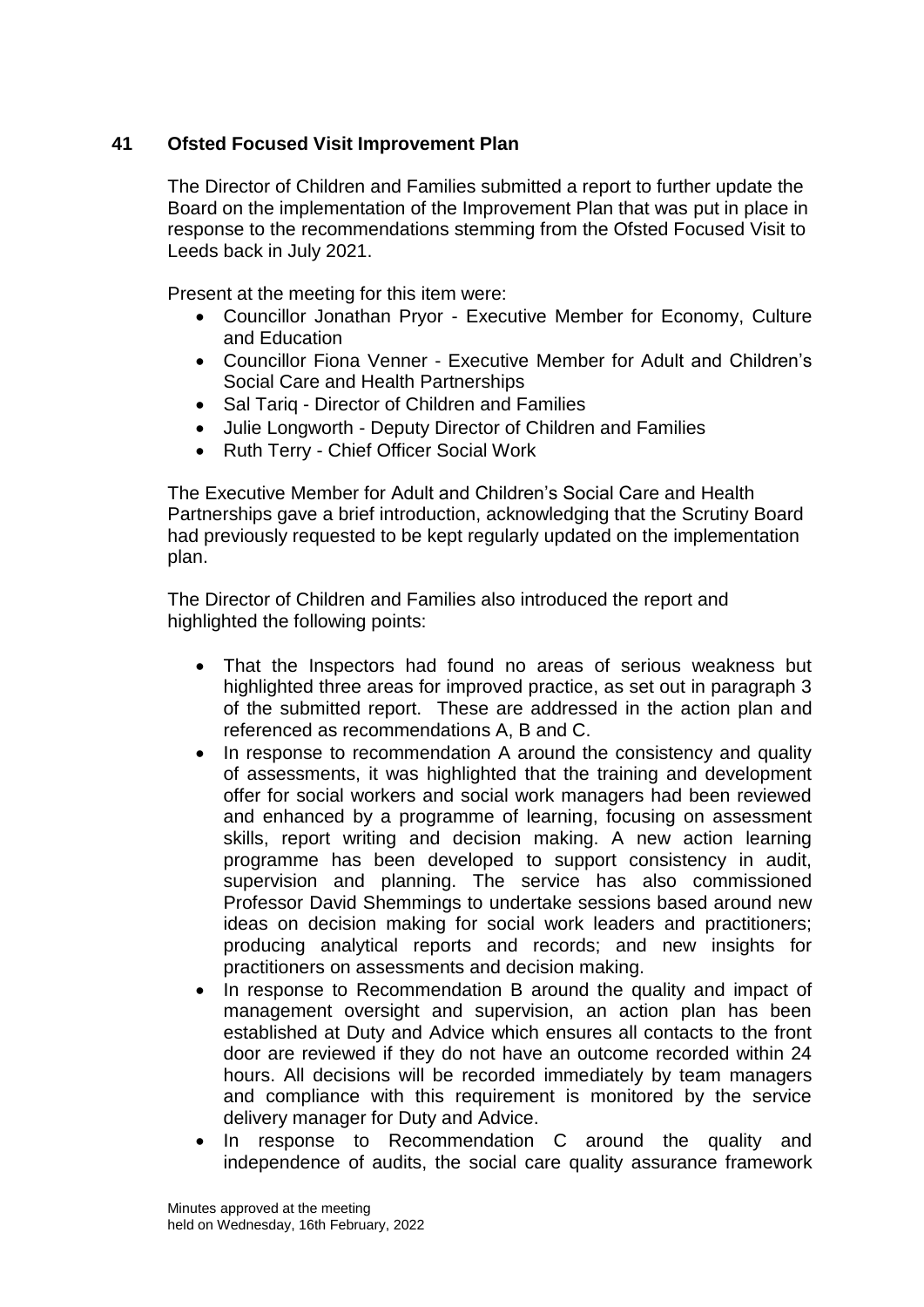has been reviewed with actions taken to strengthen the cross auditing of work across teams and the moderation of audits.

• The percentage of strategy discussions where all three partners have contributed had also increased since July 2021 from 45% to 71%, with work continuing to increase this further.

In response to questions and comments raised by Board Members, the following information was provided:

- *Training* This will be focused and in-depth, with impact of this learning remaining under constant review by Advanced Practitioners and managers at all levels, including the Leadership Team. It will also be supported by a specific piece of quality assurance work that will review case files and will include survey feedback from social workers, team managers as well as from children and their families.
- *Monitoring impact and outcomes*  To help monitor overall progress of impact and outcomes, a rolling programme of audit and moderation is also underway. This includes monthly case files audits by team managers and service managers in addition to a suite of thematic audits.
- *Multi*-*agency strategy discussions –* Strategic discussions take place with all agencies including Health and the Police and there is usually a consensus after debate. It was acknowledged that Health is particularly complex and while there is no single point of contact, work is on-going to understand what some of the key barriers are and to look at more effective and efficient processes moving forward.
- *Visit to the Front Door Service*. The Chair acknowledged the intention for members of the Scrutiny Board to also undertake a visit to the Front Door Service, which is to be arranged over the coming weeks.

**RESOLVED** - That the Scrutiny Board notes the reported actions of the focused visit improvement plan.

## **42 Performance report for the financial year 2020/21**

The report of the Director of Children's Services provided a summary of performance information relating to outcomes for Leeds children and young people.

In attendance for this item were:

- Councillor Jonathan Pryor Executive Member for Economy, Culture and Education
- Councillor Fiona Venner Executive Member for Adult and Children's Social Care and Health Partnerships
- Sal Tariq Director of Children and Families
- Julie Longworth Deputy Director of Children and Families
- Shaheen Myers Deputy Director of Learning
- Ruth Terry Chief Officer Social Work
- Tim Pouncey Chief Officer Resources and Strategy
- Val Waite Head of Service, Learning Inclusion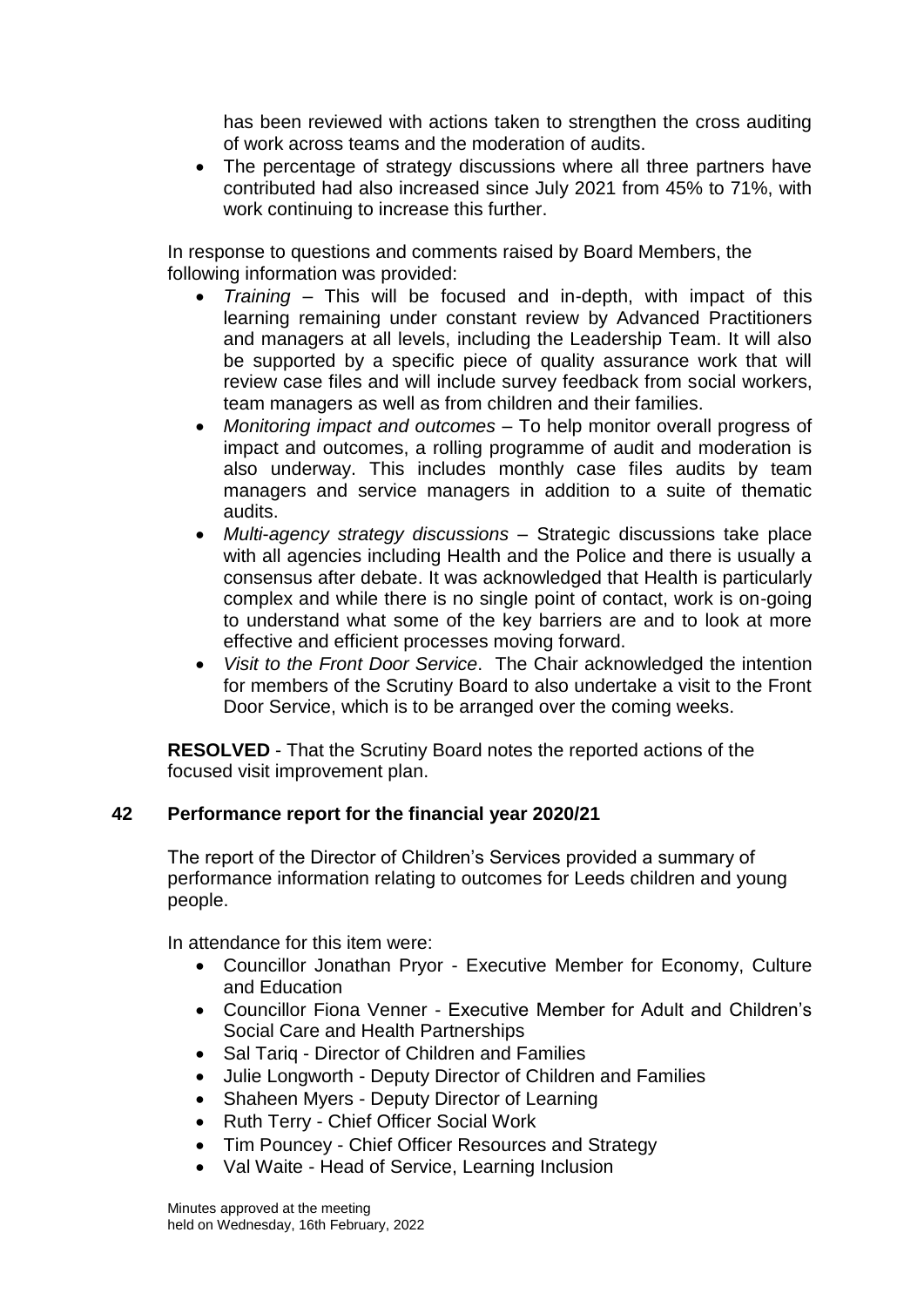Chris Hudson - Performance Programme Manager, Intelligence and Policy Service

The Executive Member for Adult and Children's Social Care and Health Partnerships gave a brief introduction and particularly made reference to the number of Looked After Children, which has steadily increased since March 2021 but is also reflective of the national trend. It was highlighted that there are currently 1,333 children looked after, which is a rate of 78 per 10,000. Members were informed that there was an increase both locally and nationally in the number of adolescents coming into care who have complex and challenging needs, who are often survivors of trauma. In terms of planning for the future, this links to current 'invest to save' proposals around improving fostering and residential provisions.

The Executive Member for Economy, Culture and Education and the Director of Children and Families also highlighted the following points:

- While the service remains optimistic that exams will go ahead as planned this year, it is acknowledged that the level of disruption caused by Covid and previous lockdowns will likely have an impact on exam results.
- School staffing remains a challenge in terms of managing the impact of Covid and particularly. While no schools have had to close, it was highlighted that Head Teachers are under tremendous pressure in managing more of a mix of classroom teaching and remote learning for those pupils having to isolate. While rates linked to the Omicron variant are now starting to level out, the number of infected children in the under 12 age group is still relatively high.

Members discussed a number of matters, including:

- *Exams* Responding to Members questions in relation to digital devices it was noted that each school has different plans in place for those young people who do not have access to digital devices. During lockdown work had been undertaken to ensure that each household had access to a digital device to access learning. It was acknowledged that catch up efforts in tackling lost learning during lockdown had not been as smooth as it could have been, due to staff and pupil absence through Covid. Linked to this, it was also acknowledged that GCSE's and AS exams were not at the same levels as they were a couple of years and that this needed to be addressed at a national level.
- *NEET – Not known figures –* In response to Members questions it was noted that the figures were gathered from a variety of sources, including schools, colleges and from other local authorities bordering the Leeds boundary. Relationships with careers leaders in school is ongoing and process mapping is taking place. The service is looking to recruit someone to co-ordinate this work. Members were advised that information is on the system for individuals and work on the data is being undertaken to support these young people and secure a positive destination. The Board was also advised that figures for NEET were higher in the inner-city areas of the city.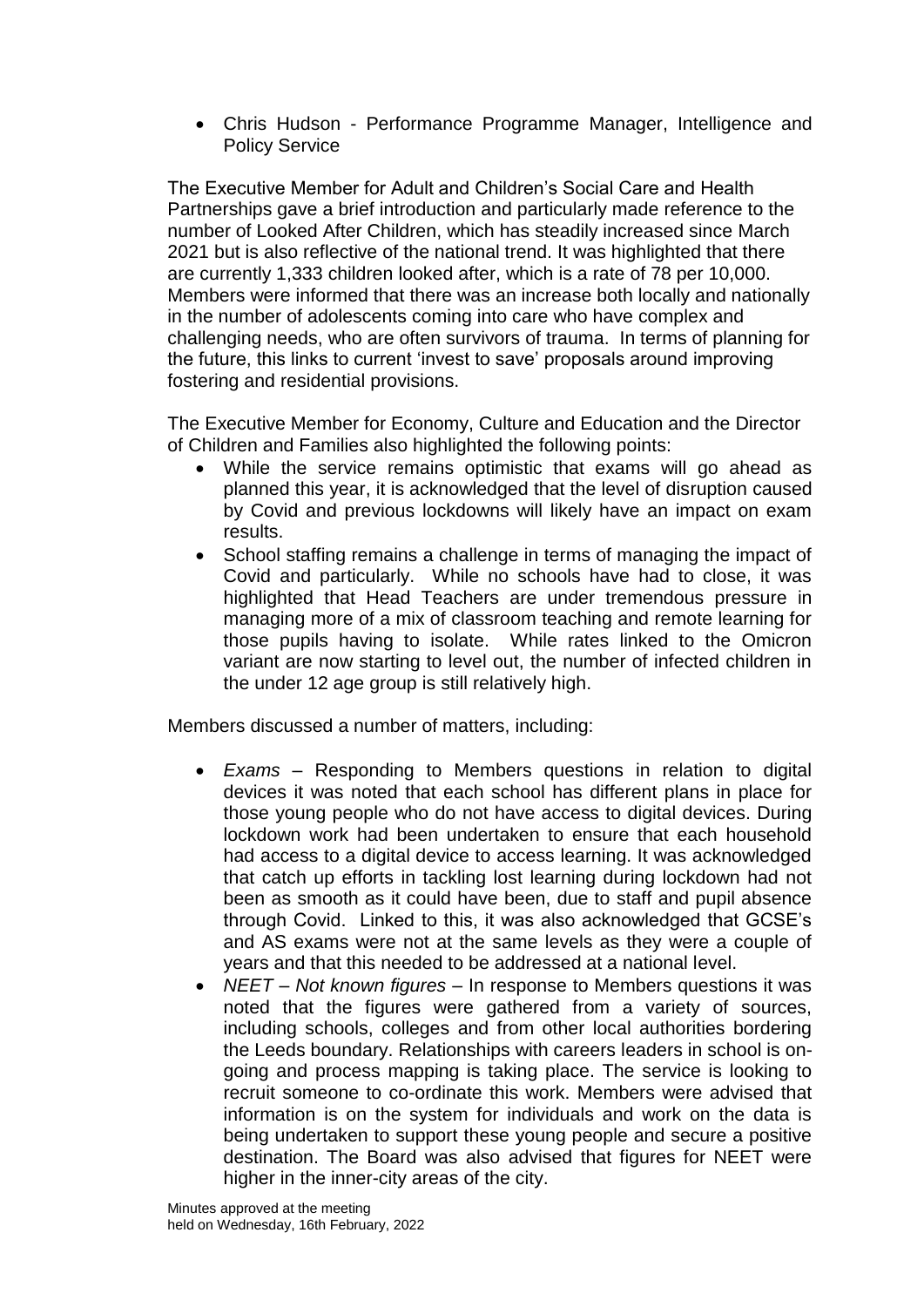- *ECHP* It was noted that there was an increase in the number of applications for EHCP. It was acknowledged that many of the pupils going on to further education whether in colleges or staying at the same school for sixth form, were applying for a EHCP. Members were advised that where the pupil was applying and remaining at the same school, they had already been receiving FFI funding. However, in year 9 they are considering destination moves and to get the additional support they need from providers, colleges and external support outside the straight-forward school system they are required to have an EHCP. It was noted that Leeds has a higher number than nationally who require an EHCP to ensure they have the right support for which ever pathway they wished to choose.
- *Infant mortality –* In response to a question about why infant mortality rates remained high, the Board were informed that nationally the figure was higher. Reference was made to studies being associated with smoking and co-sleeping, which also had links to poverty and therefore it was noted that the Child Poverty Panel were due to look at this issue.
- *Attainment –* Reference was made to the attainment indicators set out in Appendix 3 of the report and the comparative figures with other local authorities. It was noted that although other authorities were doing better than Leeds, Leeds was still improving but not at the same rate as other local authorities. It was recognised that in terms of the progress measure, Leeds is doing well. It was also noted that the Council has a strong relationship with schools and academies who have worked with the Council in creating the 3A's Plan, which has been well received across the city. It was acknowledged that this policy was pragmatic and had key actions, which can show improvements as a service, the priorities that schools are currently facing and how this links into the Ofsted Framework.
- *CPD Training and educational gap filling –*It was recognised that in terms of Covid there will be gaps in children's education. It was noted that schools have different aspirations programmes and there are opportunities for children and young people to access these through careers guidance, bespoke or national training.
- *Parental involvement –* It was acknowledged that during the pandemic work had been done to ensure that each household had a digital device so children could access learning. However, there was concern that children and young people had not been encouraged to participate in learning and that the gap between the advantaged and disadvantaged had grown wider. It was noted that schools have their own catch-up programmes and there is a national tutoring programme too. The tutoring programme offers guidance to parents to identify gaps in education and on how it can be delivered.
- *Social skills –* It was recognised that many young people had missed out on social skills due to the pandemic. However, there was the opportunity for schools to engage with the service to look at an individual's needs. There were offers of support for social and emotional needs. It was recognised that young people going into exams would require support not only with the leaning but also with their mental health.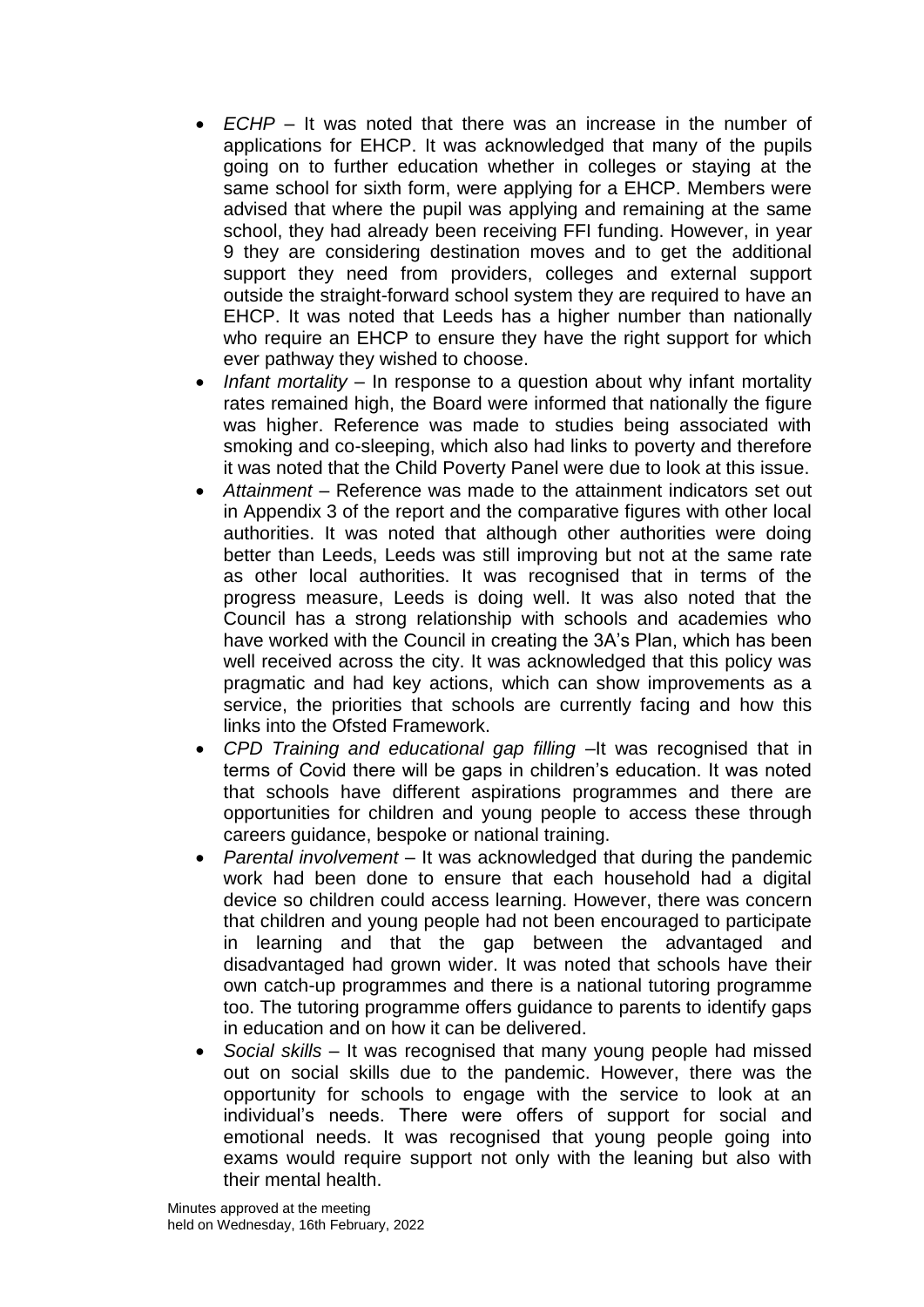*Obesity in young people –* It was acknowledged that obesity in young people had increased with a higher number of these young people living in the inner-city areas. It was also noted there is family support through the Henry Programme.

**RESOLVED** – To note the content of the report.

# **43 Best City Ambition - Initial Proposals**

The Head of Democratic Services submitted a report on the initial proposals for the Best City Ambition – which will be an externally facing and partnership focused approach, intended to replace the Best Council Plan.

In line with the provisions of the Budget and Policy Framework, the Best City Ambition proposals have been referred to Scrutiny for consideration and comment. The outcome of the deliberations of the five Scrutiny Boards will be reported to Executive Board in February to inform its consideration of the final proposals.

In attendance for this item were:

- Councillor Jonathan Pryor Executive Member for Economy, Culture and Education
- Councillor Fiona Venner Executive Member for Adult and Children's Social Care and Health Partnerships
- Sal Tarig Director of Children and Families
- Simon Foy Head of Intelligence and Policy

The Director of Children and Families gave a brief introduction and advised the Board that the Best City Ambition is not intended to be another strategy or detailed delivery plan which duplicates what is in place elsewhere. Instead, it aims to provide a clear direction of travel and contain a range of high level, aspirational and ambitious goals for Leeds, aligned to the three pillars of health and wellbeing, inclusive growth and zero carbon, and all contributing to efforts to tackle poverty and reduce inequality.

The Board was also advised that the three pillars will be underpinned by existing priorities and commitments linked to the Child Friendly Leeds Ambition and the Children and Young People's Plan in terms of ensuring children in all areas of the city have the best start in life and enjoy a healthy, happy and friendly childhood. These will be further supported and delivered through existing strategies and plans, such as the refreshed 3 As Strategy and Leeds Child Poverty Strategy, both of which were recently considered and supported by the Scrutiny Board.

Reference was made to the Health and Wellbeing Pillar of the Ambition reflecting the proposal for Leeds to become a Marmot City, with a particular focus on taking a Marmot approach to giving children the best start in life. While acknowledging that the proposal had recently been considered by the Adults, Health and Active Lifestyles Scrutiny Board, a commitment was given to also engage with the Children and Families Scrutiny Board on this matter.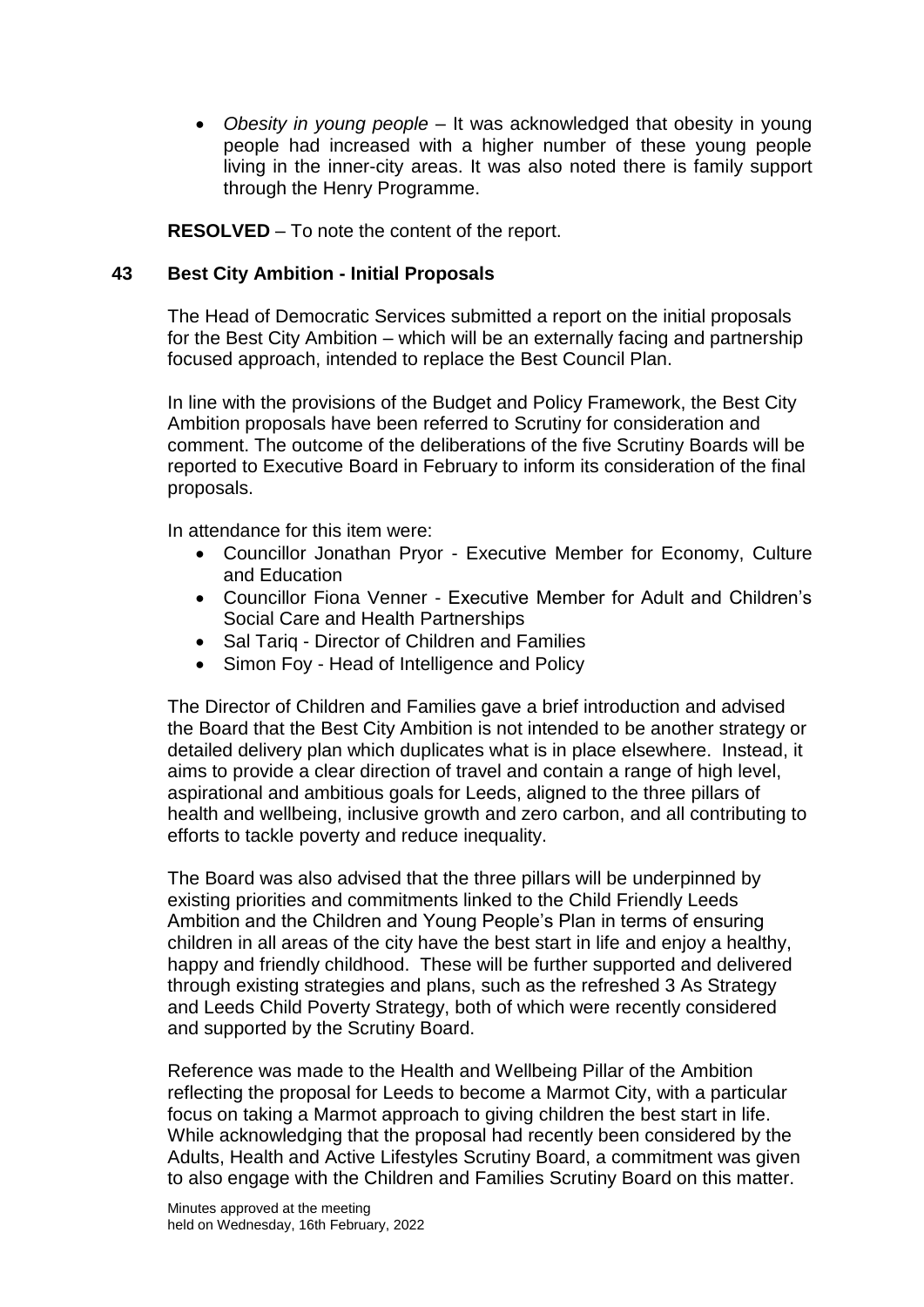Members acknowledged that young people are now being educated more about the implications of climate change, with many feeling anxious and voicing their concern about the future of the environment. As such, the Board felt that the narrative surrounding the particular ambition around Zero Carbon should be strengthened and given more prominence in terms of reflecting the urgency of tackling climate change and Leeds working towards becoming carbon neutral by 2030.

Members also recommended that the Ambition references how, as a city, the issue of sexual harassment is being addressed, particularly with young people. Linked to this, the Board was pleased to note that the final version of the Ambition will include a greater focus around domestic violence and also broader community safety matters surrounding young people as this was also highlighted as a priority during the wider consultation process.

Members raised the issue of performance monitoring and welcomed the commitment to work with the Scrutiny Board around the development of a revised set of key performance indicators relevant to the Board's remit which will better reflect the strategic direction set out within the new Ambition.

Reflecting on its earlier Scrutiny inquiry around the Child Friendly Leeds Ambition, the Board acknowledged the importance of children and young people being able to express their views, feel heard and be actively involved in decisions that affect their lives. Members therefore sought assurance that the voice of young people will be captured as the Ambition continues to be developed, as well as part of the ongoing development of other key strategies and plans that underpin the Best City Ambition.

As with the Child Friendly City Ambition, Members also felt very strongly about ensuring there is cross-directorate and partnership working and ownership of the new Best City Ambition, as well as making further strides from being an ambition to be a child friendly city to making it a reality.

**RESOLVED** – That the contents of the report and the Board's discussions on the initial Best City Ambition proposals be noted and be reflected in the composite report by Scrutiny to Executive Board.

*Cllr Gruen left the meeting at the end of this item at 12:30 pm*

## **44 Financial Health Monitoring 2021/22 - October (Month 7)**

The Head of Democratic Services submitted a report which invited Members to consider the report of the Chief Officer Financial Services presented to Executive Board on 15<sup>th</sup> December 2021, detailing the Council's projected financial health position for 2021/22 at the end of October (Month 7).

In attendance for this item were: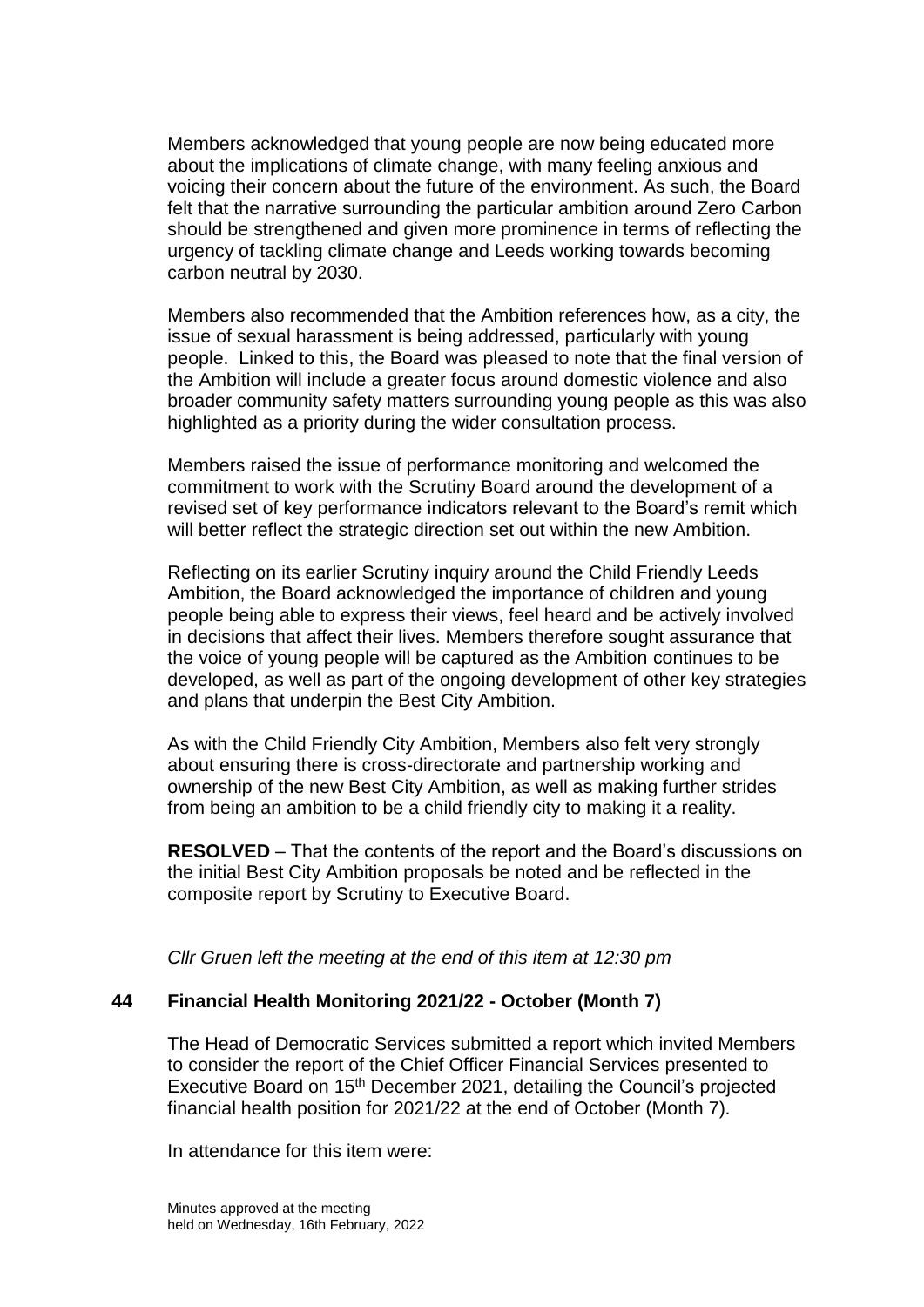- Councillor Jonathan Pryor Executive Member for Economy, Culture and Education
- Councillor Fiona Venner Executive Member for Adult and Children's Social Care and Health Partnerships
- Sal Tariq Director of Children and Families
- Julie Longworth Deputy Director of Children and Families
- Shaheen Myers Deputy Director of Learning
- Ruth Terry Chief Officer Social Work
- Tim Pouncey Chief Officer Resources and Strategy

The Board supported the suggestion made by the Chair to consider this item in conjunction with agenda item 11 'Initial Budget proposals for 2022/2023' (minute 45 refers).

**RESOLVED –** That the contents of the report and appendices be noted.

# **45 Initial Budget Proposals for 2022/23**

The report of the Head of Democratic Services introduced the Executive Board's initial proposals for 2022/23 for consideration, review and comment on matters and proposals that fall within the Scrutiny Board's remit.

In attendance for this item were:

- Councillor Jonathan Pryor Executive Member for Economy, Culture and Education
- Councillor Fiona Venner Executive Member for Adult and Children's Social Care and Health Partnerships
- Sal Tariq Director of Children and Families
- Julie Longworth Deputy Director of Children and Families
- Shaheen Myers Deputy Director of Learning
- Ruth Terry Chief Officer Social Work
- Tim Pouncey Chief Officer Resources and Strategy

This matter was considered in conjunction with the Financial Health Monitoring report (minute 44 refers).

The Chair highlighted that while the Board had already been initially consulted on the budget proposals during December, today's meeting provided a further opportunity for Members to raise any questions and to formally capture any particular views and any recommendations that the Board may wish to make to the Executive Board.

It was noted that any comments or recommendations made by the Scrutiny Board would inform a composite Statement by Scrutiny to be submitted to the Executive Board for consideration at its meeting on 9th February 2022.

The Chief Officer Resources and Strategy gave a brief introduction and in relation to the Financial Health report, had advised of one variation which was the pay award of £1.4m in Children's Services. Members were also advised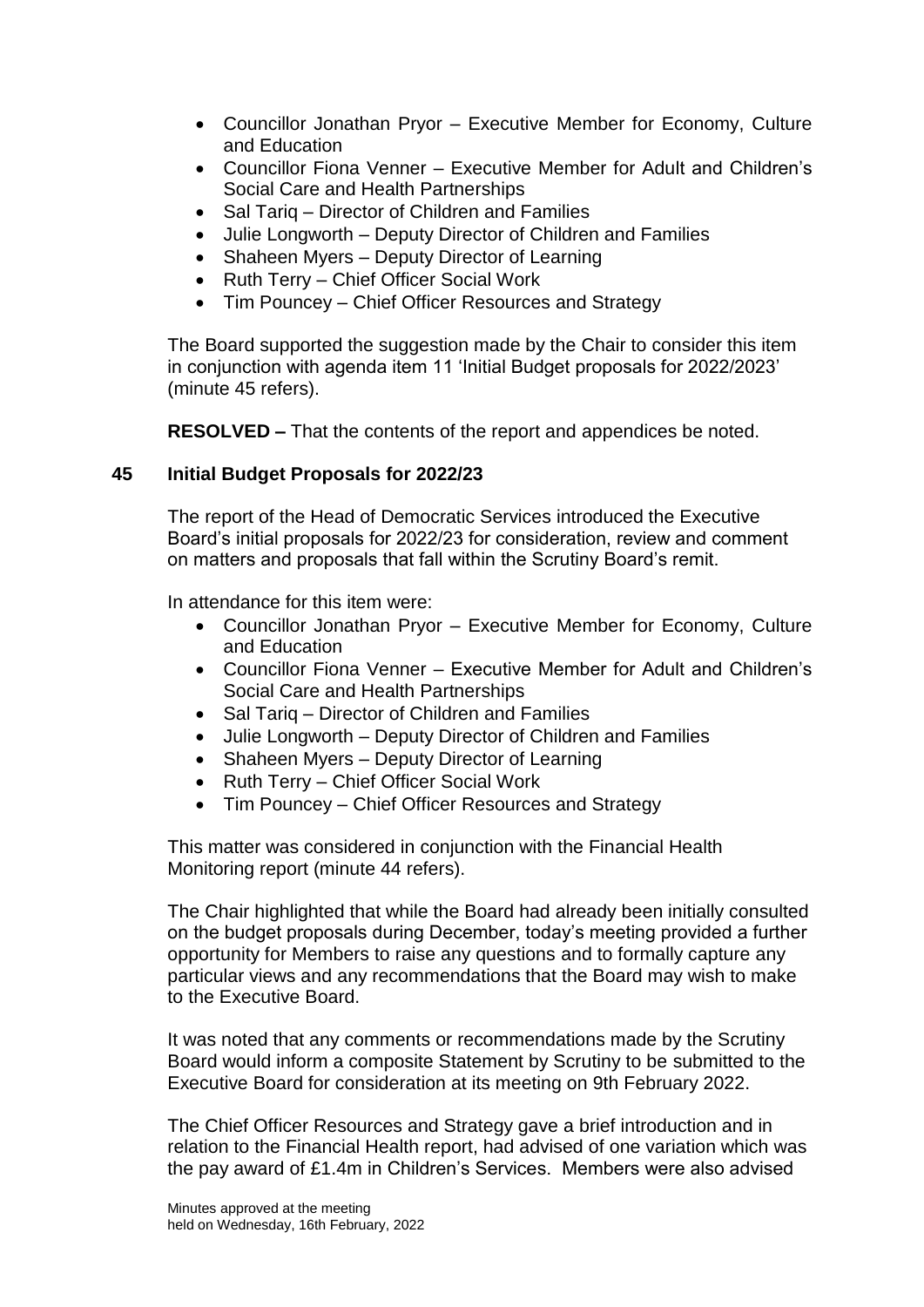that the projected overspend would be around £9m, with £7m relating to payments for providers of care for external residential care or private fostering.

The Board discussed the proposed budget for 2022/23, acknowledging the increasing demography and consequential demand pressures for services in Children and Families as well as in Adults and Health. Linked to this, the Board noted and welcomed the significant budget increase to the Children and Families directorate in response to the significant demand, demographic and inflationary pressures on the budget.

The Board was briefed on the specific Service Review proposal that falls within its remit. This involves investing in fostering and residential provision to create increased in-house capacity for children and young people and reduce reliance on externally commissioned fostering and residential placements.

The Board was advised that this will be achieved by reviewing the existing payment and support structure for foster placements that can manage and support the needs of more complex children. This will include the introduction of a placement type at a higher rate of fees with the expectation of returning children from residential care to family-based living. In addition, four new residential hubs will also be established to provide care for up to 16 children and will also provide additional capacity to support children with higher level needs, which in turn will create capacity in the current 4 person homes for those young people who can manage this level of care.

As a Service Review proposal, the Board noted that this will be subject to consultation and that the Council will be actively engaging with stakeholders (young people, staff and foster carers) and with communities on the potential changes, with feedback reported back to the Executive Board prior to a final decision being made.

The Board also noted the relevant Business As Usual proposals which reflected operational cost savings of £0.5m across the Children & Families directorate for 2022/23 and one off savings of £100K for 2022/23 and 2023/24 associated with schools premature retirement and FE pension costs.

#### **RESOLVED**:

- a) That the budget proposals for 2022/23 as presented be noted.
- b) That the Board's comments are reflected as part of the Scrutiny submission to Executive Board for its consideration.

#### **46 Work Schedule**

The report of the Head of Democratic Services set out the forthcoming work schedule, with the latest version appended to the report at Appendix 1.

The Principal Scrutiny Adviser introduced the report and particularly highlighted the work items scheduled in February. In response to an earlier suggestion made by Cllr Forsaith for the Board to undertake work linked to the